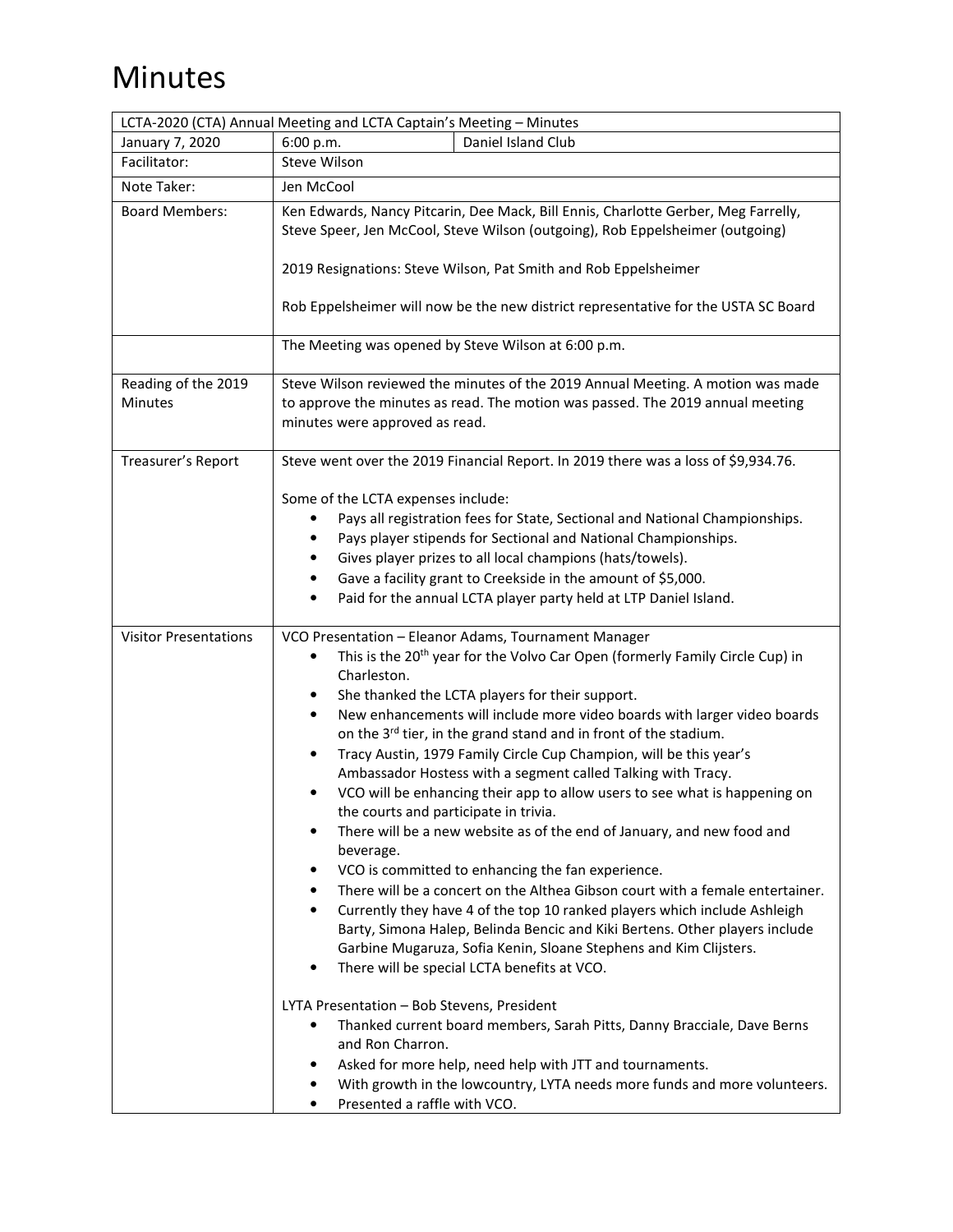## Minutes

|                                                                        | SC Tennis Patrons Foundation - Bob Peiffer, Committee Chair                                                                                                                                                                                                                                                                                                                                                                                                                                                                                                                                                                                                                                                                                                                                                                                                                                                                                        |
|------------------------------------------------------------------------|----------------------------------------------------------------------------------------------------------------------------------------------------------------------------------------------------------------------------------------------------------------------------------------------------------------------------------------------------------------------------------------------------------------------------------------------------------------------------------------------------------------------------------------------------------------------------------------------------------------------------------------------------------------------------------------------------------------------------------------------------------------------------------------------------------------------------------------------------------------------------------------------------------------------------------------------------|
|                                                                        | Presented annual raffle for the US Open.                                                                                                                                                                                                                                                                                                                                                                                                                                                                                                                                                                                                                                                                                                                                                                                                                                                                                                           |
|                                                                        | Explained the SC Tennis Patrons Foundation is separate from USTA SC, their<br>٠<br>mission is to support tennis through providing scholarships and opportunities<br>for youth.                                                                                                                                                                                                                                                                                                                                                                                                                                                                                                                                                                                                                                                                                                                                                                     |
| <b>Presidents Report</b>                                               | The Board met in February, May, September and November. Minutes for the February<br>and May meeting are posted at www.lctatennis.org.                                                                                                                                                                                                                                                                                                                                                                                                                                                                                                                                                                                                                                                                                                                                                                                                              |
|                                                                        | Steve reported that the LCTA is still the 7 <sup>th</sup> largest local league in the nation and has<br>the lowest registration fee anywhere.                                                                                                                                                                                                                                                                                                                                                                                                                                                                                                                                                                                                                                                                                                                                                                                                      |
|                                                                        | The LCTA is a $501(c)(4)$ not for profit CTA.                                                                                                                                                                                                                                                                                                                                                                                                                                                                                                                                                                                                                                                                                                                                                                                                                                                                                                      |
|                                                                        | 2019 Initiatives and Project<br>USTA tent support during VCO<br>٠<br>LCTA night @ VCO<br>Hosted LCTA Party and Doubles Shootout<br>Made Contributions to SCTPF in memory of our players that passed away<br>٠<br>Contributed \$5,000 for Court Improvements at Creekside<br>٠<br>Completed application for CPGP grant (Approved 1/1/2020)<br>٠<br>ex-officio status & participation on LYTA board<br>٠<br>LCTA representatives attended CTA Development workshop in Hilton Head<br>٠<br>and USTA-SC annual meeting.<br>Developed and approved job description for possible administrative support<br>person.<br>Set up LCTA Constant Contact account and published newsletter (37-40%<br>open rate)<br>Maintained <b>www.lctatennis.org</b> to include policies and procedures.<br>League Registration 14,024 (+552) Unique players 3,456 (+21)<br>LCTA had 7th largest league registration nationally with and ALL VOLUNTEER<br>٠<br>organization |
| <b>Grievance Committee</b>                                             | Nancy Pitcarin announced for the 2 <sup>nd</sup> year in a row there have been no grievances for                                                                                                                                                                                                                                                                                                                                                                                                                                                                                                                                                                                                                                                                                                                                                                                                                                                   |
| Report                                                                 | bad behavior. There were some total team defaults but no sanctions.                                                                                                                                                                                                                                                                                                                                                                                                                                                                                                                                                                                                                                                                                                                                                                                                                                                                                |
|                                                                        | There were 3 complaints:<br>1. Matches not being made up within the 2 week rule;<br>A captain stood on a fence and caused a disturbance;<br>2.<br>A complaint for bad behavior, player threat.<br>3.                                                                                                                                                                                                                                                                                                                                                                                                                                                                                                                                                                                                                                                                                                                                               |
|                                                                        | Nancy Pitcarin thanked all of the coordinators and stated the LCTA would prefer not to<br>pay these positions, prefer those who volunteer for the love of the game.                                                                                                                                                                                                                                                                                                                                                                                                                                                                                                                                                                                                                                                                                                                                                                                |
| Nominating Committee<br>Report and Election of<br><b>Board Members</b> | Nancy Pitcarin read the board nominees, the nominating committee added Andrea<br>Weinstein, Becky Williamson (both are coordinators and captains), Bob Peiffer made a<br>motion to elect, the motion was seconded and there was a unanimous vote. The LCTA<br>Board Members for 2018 are: Andrea Weinstein, Becky Williamson, Bill Ennis,<br>Charlotte Gerber, Dee Mack, Jen McCool, Ken Edwards, Meg Farrelly, Nancy Pitcarin,<br>Steve Speer, Tamara Hale.                                                                                                                                                                                                                                                                                                                                                                                                                                                                                       |